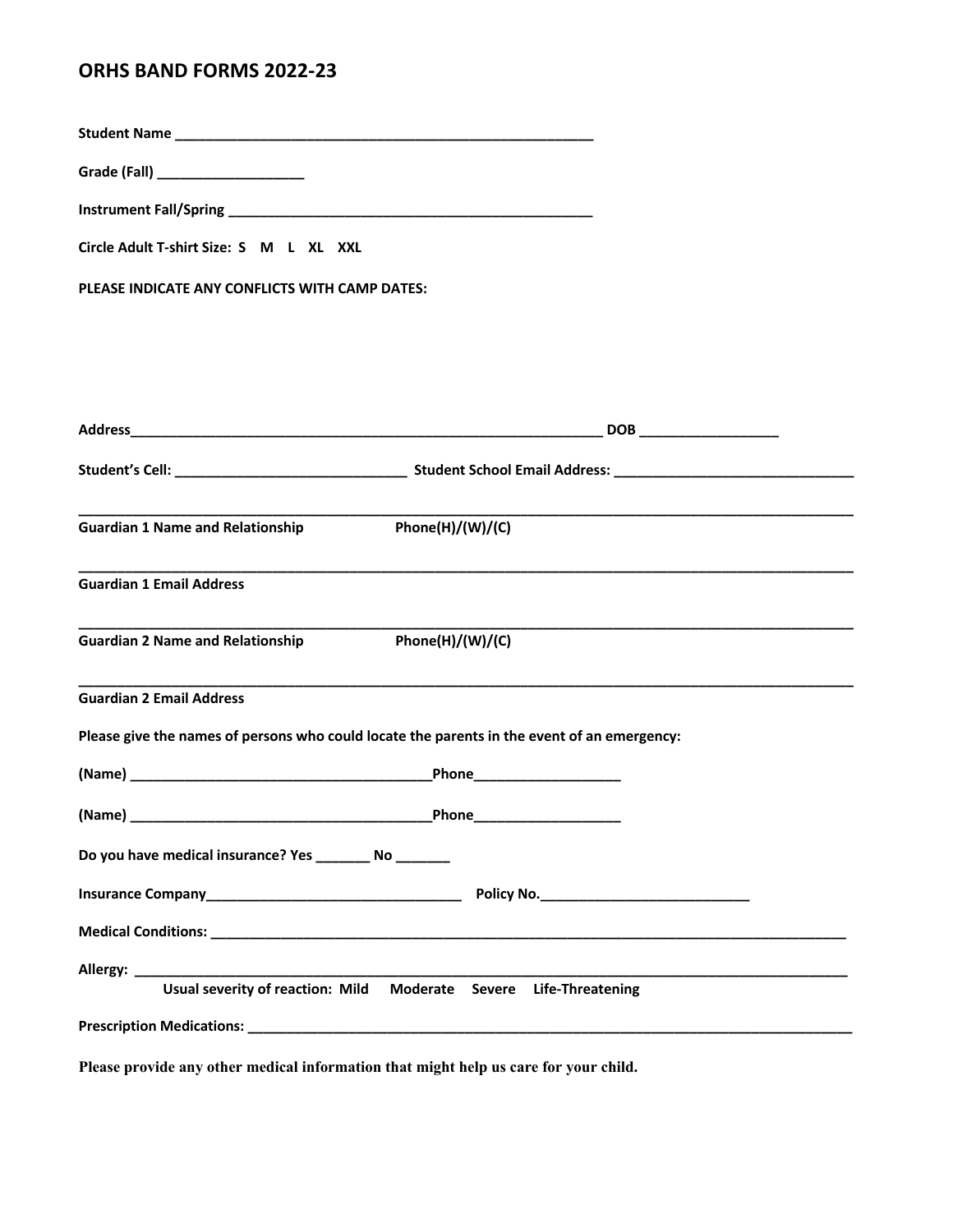**Please indicate if you wish to allow ORHS Band Staff to administer non-prescription medications to your child.**

**\_\_\_ DO NOT administer any over the counter drugs to my child\_\_\_\_\_\_\_\_\_\_\_\_\_\_\_\_\_\_\_\_\_\_\_\_\_\_\_\_\_\_\_\_\_.**

**\_\_\_ YES, I give my permission for my child \_\_\_\_\_\_\_\_\_\_\_\_\_\_\_\_\_\_\_\_\_\_\_\_\_\_\_\_\_\_\_\_ to receive treatment of a non-emergency medical nature. This would include administering medication such as:**

| <b>Medication</b>                   | Yes | חח |
|-------------------------------------|-----|----|
| Acetaminophen (Tylenol)             |     |    |
| Ibuprofen (Advil)                   |     |    |
| <b>Neosporin or First Aid Cream</b> |     |    |
| <b>Antacid Tablets (Tums)</b>       |     |    |
| <b>Insect Anti-itch Crème</b>       |     |    |

**Comments:** 

**Parent / Guardian Signature and Date \_\_\_\_\_\_\_\_\_\_\_\_\_\_\_\_\_\_\_\_\_\_\_\_\_\_\_\_\_\_\_\_\_\_\_\_\_\_\_\_\_\_\_\_\_\_\_\_\_\_\_\_\_\_\_\_\_\_\_\_\_\_\_\_\_\_\_\_**